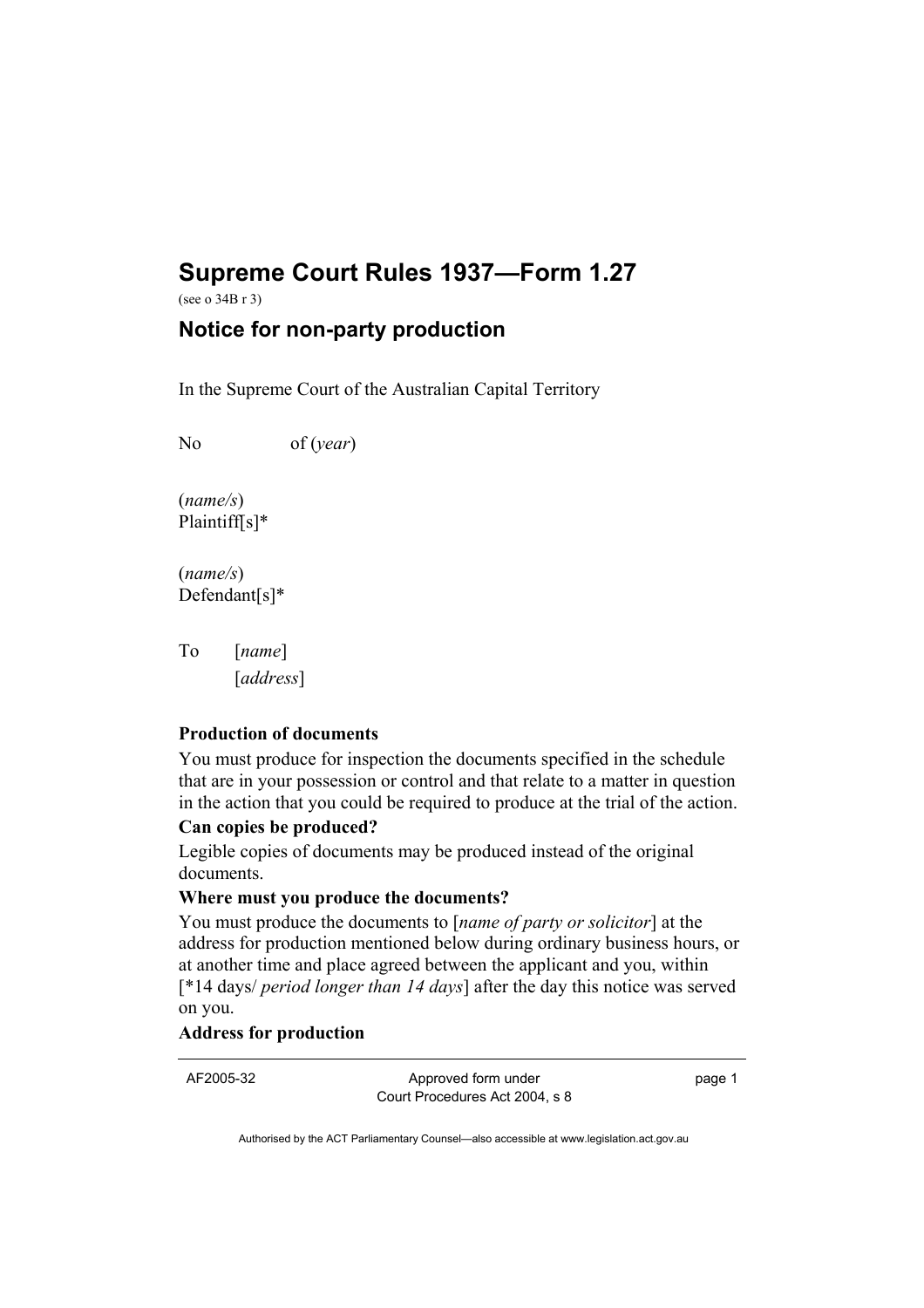## [*address and telephone number of party or solicitor to whom documents are to be produced*]

#### **What happens if you do not produce the documents?**

If you do not produce the documents, the applicant may apply to the Court for a determination about the failure.

#### **Copying produced documents**

The applicant or the applicant's solicitor may copy the documents produced unless you object. If you object, the applicant may apply to the Court for a determination of the objection.

#### **You may apply for this notice to be set aside or varied**

You may apply to the Court to have this notice set aside or varied within 14 days after the day it was served on you.

#### **If you claim privilege from production etc**

If you claim that any document is privileged from production or otherwise object to production, you need not produce the document and you or the applicant may apply to the Court for a determination of the claim or objection.

#### **Expenses of production**

Any expenses reasonably incurred by you in complying with this notice, including costs of copying any document, must be paid by the applicant. If you have not been paid an amount that you consider adequate to compensate you for expenses reasonably incurred (or expected to be reasonably incurred) in complying with this notice, you must still comply with this notice. However, you may apply in writing to the Registrar under the *Supreme Court Rules 1937*, order 34B rule 9 (2) for a decision about compensation for your expenses. Before applying, you must give the applicant 7 days written notice of your intention to do so at the address mentioned below.

#### **Applicant's address**

[*applicant's address and telephone number*]

#### **Note**: **The place where documents must be produced may not be the same as the applicant's address**.

#### **Schedule**

[*description of documents*]

AF2005-32 Supreme Court Rules 1937—Form 1.27 page 2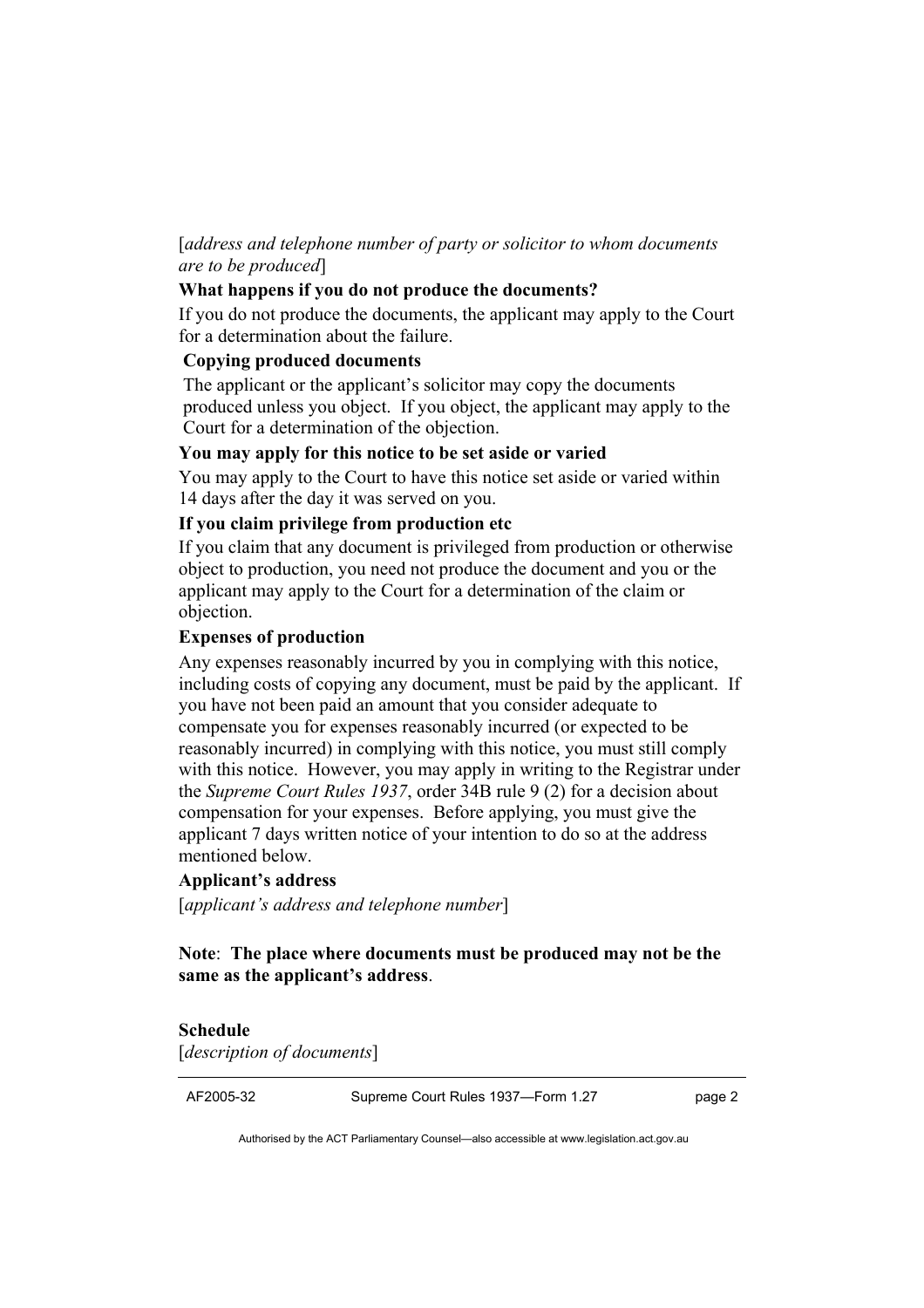### [*If a copy of the notice is to be served on another party under the Supreme Court Rules 1937, order 34B rule 4 (2)*

To [*name of other party*] of [*address*]:

- 1 You may apply to the Court to have this notice set aside or varied within 14 days after the day this notice is served on the respondent to the notice.
- 2 If you claim that a document is privileged from production or otherwise object to production, you, the applicant or the respondent to the notice may apply to the Court for a determination of the claim or objection.]

Date:

By the Court Registrar:

\**delete if inapplicable*